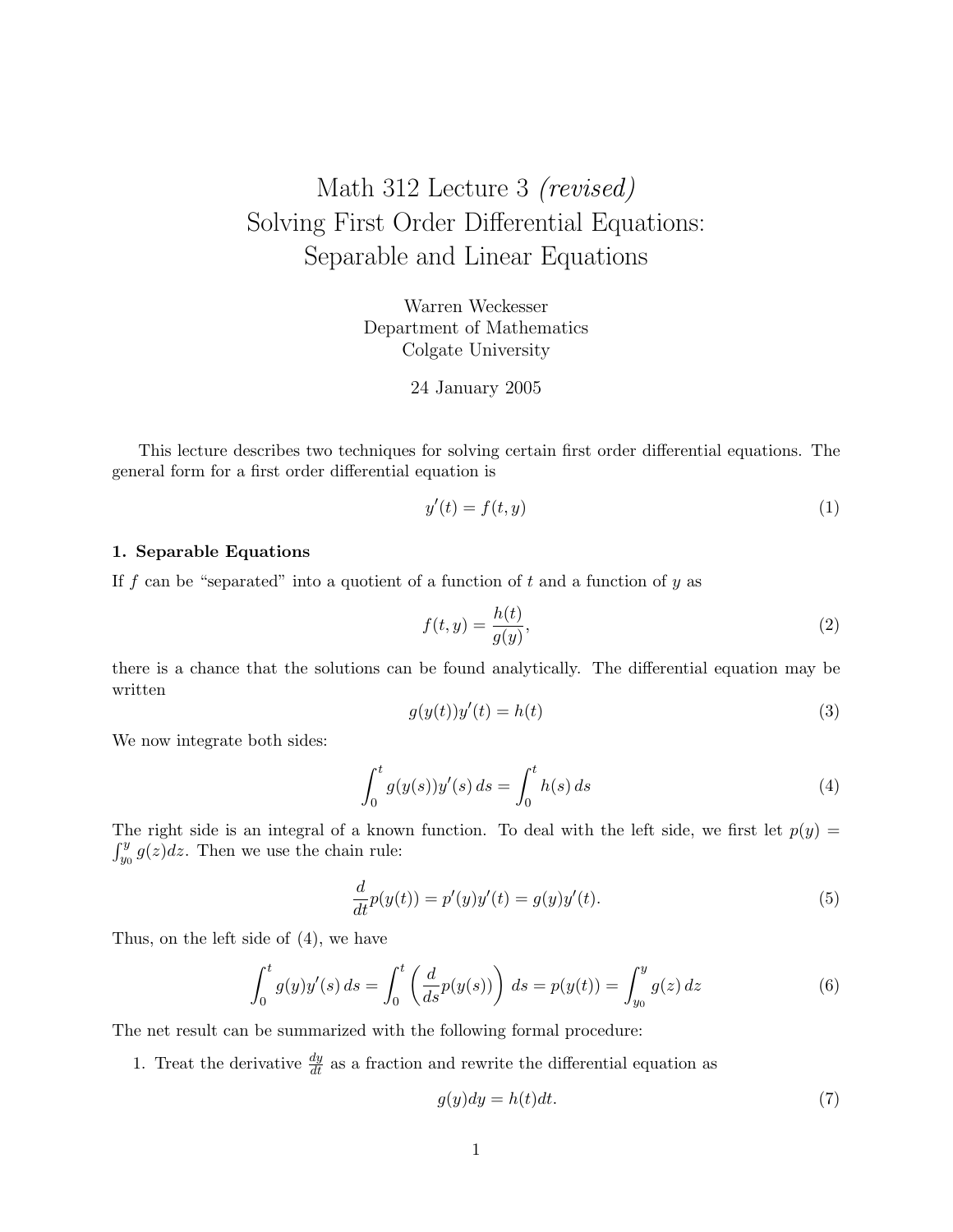- 2. Integrate with respect to y on the left and with respect to t on the right. The constants of integration can be combined into one constant on the right after integrating.
- 3. Solve for y.

The *real* short summary is:

Separate, Integrate, Isolate (i.e. solve for y).

Note that even if f can be separated into  $h(t)/g(y)$ , there are two potential obstacles to this method. First, it might not be possible to evaluate the integrals. Second, it might not be possible to solve for y after integrating. In this case, we have an implicit equation relating y and t, which can still be useful in some cases.

Note that all autonomous first order differential equations are separable.

Example 1. We'll apply the method to

$$
\frac{dp}{dt} = rp \tag{8}
$$

In this case, separating gives

$$
\frac{dp}{p} = rdt,\t\t(9)
$$

but note that we have assumed that  $p \neq 0$ . Integrating gives

$$
\ln|p| = rt + C_0 \tag{10}
$$

Exponentiate both sides to obtain

$$
|p| = e^{rt + C_0} = C_1 e^{rt}, \quad \text{where} \quad C_1 = e^{C_0}.
$$
 (11)

Note that  $C_1 > 0$ . For  $p > 0$ , we have  $|p| = p$ , so  $p = C_1 e^{rt}$ . If  $p < 0$ ,  $|p| = -p$ , so  $p = -C_1 e^{rt}$ . This is the same as saying the constant in front of  $e^{rt}$  is negative. Also note that  $p(t) = 0$  is an equilibrium solution. We can combine the three cases  $p > 0$ ,  $p = 0$  and  $p < 0$  into one solution

$$
p(t) = Ce^{rt},\tag{12}
$$

where C is an arbitrary constant. To satisfy an initial condition  $p(0) = P_0$ , we let  $C = P_0$ .

Example 2. Now consider a population model in which the per capita growth rate varies periodically. This might be because of seasonal variation. The differential equation is

$$
\frac{dp}{dt} = (r + a\cos(\omega t))p\tag{13}
$$

Separating gives

$$
\frac{dp}{p} = (r + a\cos(\omega t)) dt
$$
\n(14)

and integrating gives

$$
\ln|p| = rt + \frac{a}{\omega}\sin(\omega t) + C_0\tag{15}
$$

From here, the work is similar to the previous example. The final concise formula for the solution is

$$
p(t) = Ce^{rt + (a/\omega)\sin(\omega t)}
$$
\n(16)

where  $C$  is an arbitrary constant.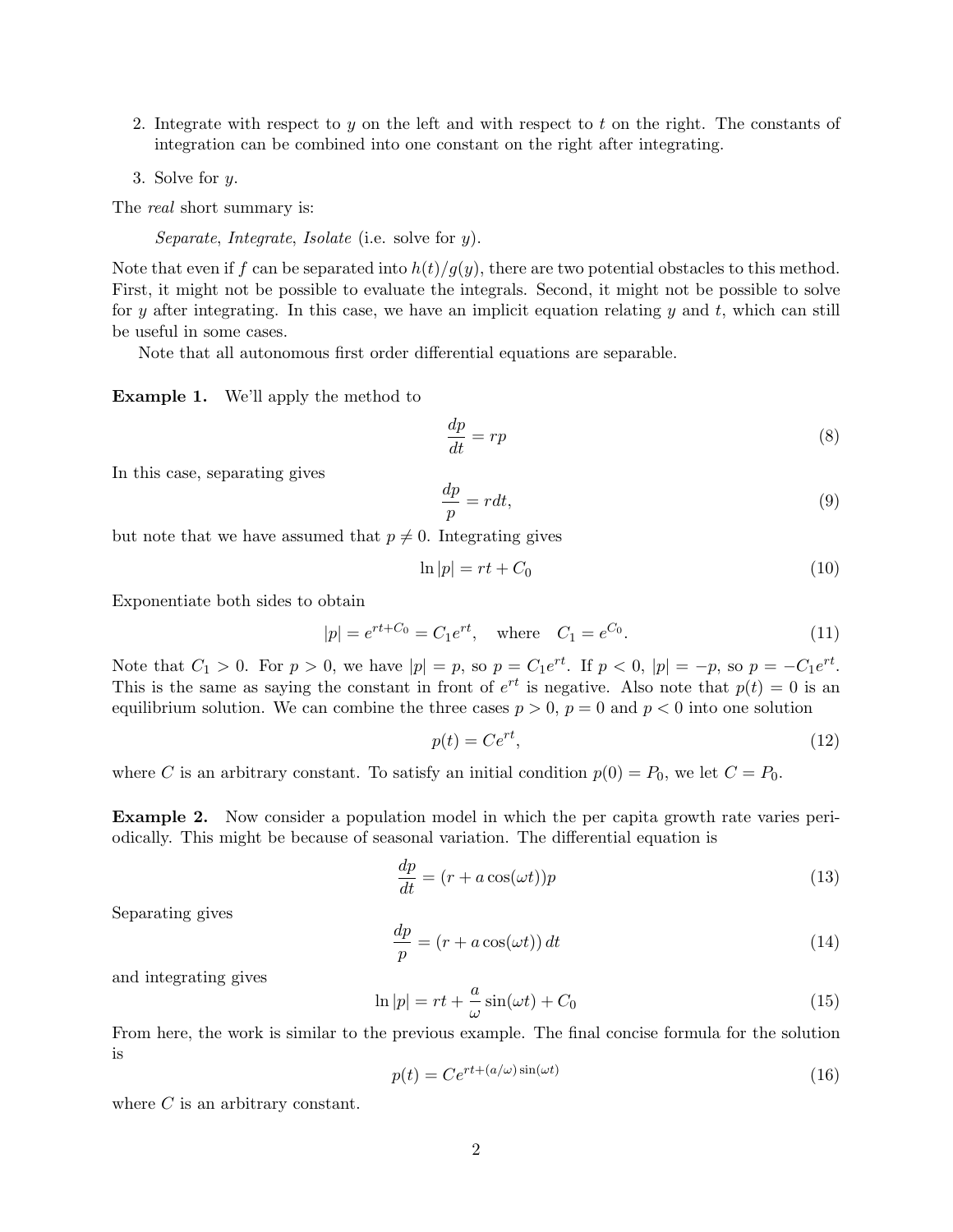## 2. Linear Equations

If the first order differential equation has the form

$$
y'(t) = p(t)y + g(t),\tag{17}
$$

it is called a linear equation. We can always express the solution to such an equation in terms of integrals. The only obstacle will be evaluating the integrals.

To derive the solution, we first simply move  $p(t)y$  to the left:

$$
y'(t) - p(t)y = g(t),\tag{18}
$$

The left side looks vaguely like the result of applying the product rule of differentiation to a product of y and something else. If  $\mu(t)$  is some function, then  $(\mu y)' = \mu y' + \mu' y$ , which suggests that we multiply (18) by  $\mu$  (whatever it is) to obtain

$$
\mu y'(t) - \mu p(t)y = \mu g(t),\tag{19}
$$

and then determine what  $\mu(t)$  should be by solving  $\mu' = -\mu p(t)$ . This is a separable equation; a solution is

$$
\mu(t) = e^{-\int p(t) dt}.\tag{20}
$$

We could include an arbitrary multiple of this function by multiplying it by an arbitrary constant  $C$ , but we don't need it. Equivalently, when we find the integral  $\int p(t) dt$ , we may choose the constant of integration to be zero.

With this choice of  $\mu$ , (19) becomes

$$
(\mu y)' = \mu g(t). \tag{21}
$$

Integrating both sides gives<sup>1</sup>

$$
\mu y = \int \mu g(t) dt + C \tag{22}
$$

and so we have the following solution to (17):

$$
y = \frac{1}{\mu} \left( \int \mu g(t) dt + C \right) \quad \text{where} \quad \mu(t) = e^{-\int p(t) dt}.
$$
 (23)

Example 1. Consider the initial value problem

$$
y' = 2y + 3, \quad y(0) = 5.
$$
\n<sup>(24)</sup>

This problem is linear, with  $p(t) = 2$  and  $q(t) = 3$ . (It is also separable, so there is more than one way to solve this problem.) The integrating factor is

$$
\mu(t) = e^{-\int p(t) dt} = e^{-\int 2 dt} = e^{-2t},\tag{25}
$$

<sup>&</sup>lt;sup>1</sup>Note that I have explicitly included the integration constant  $C$  on the right. Normally, when we write an indefinite integral  $\int q(t) dt$ , the constant of integration is implicitly assumed to be part of the result. For example,  $\int 2x dx = x^2 + C$ . However, it is a common mistake to *forget* the constant, so I choose to include it explicitly.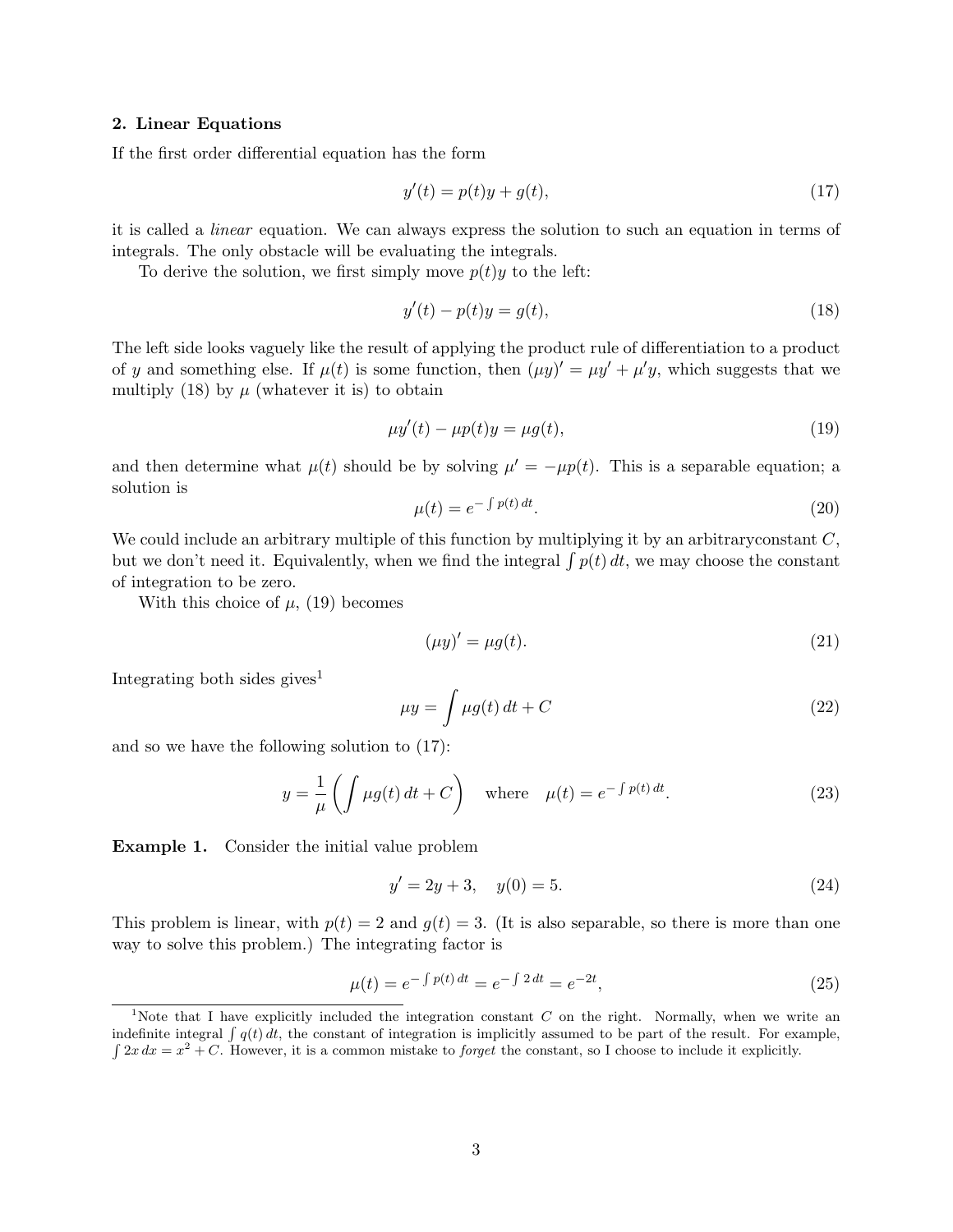and the solution is

$$
y(t) = e^{2t} \left( \int (e^{-2t}) (3) dt + C \right)
$$
  
=  $e^{2t} \left( -\frac{3}{2} e^{-2t} + C \right)$   
=  $-\frac{3}{2} + Ce^{2t}$ . (26)

To satisfy the initial condition  $y(0) = 5$ , we have

$$
y(0) = -\frac{3}{2} + C = 5 \implies C = \frac{13}{2}.
$$
 (27)

So the solution to the initial value problem is

$$
y(t) = -\frac{3}{2} + \frac{13}{2}e^{2t}.\tag{28}
$$

You should check the answer by substituting it back into (24).

## Example 2.

$$
y' = -\frac{y}{t} + t, \quad y(1) = 2.
$$
 (29)

In this case,  $p(t) = -1/t$  and  $q(t) = t$ . Note that the initial condition is given at  $t = 1$  rather than the usual  $t = 0$ . Nothing is wrong or difficult about that. We just have to remember to evaluate the solution at  $t = 1$  when we solve for the constant to make the solution satisfy the initial condition. Also, since we can not divide by zero, we will assume that we are only interested in the solution where  $t > 0$ .

The integrating factor is

$$
\mu(t) = e^{-\int p(t) dt} = e^{\int \frac{1}{t} dt} = e^{\ln|t|} = e^{\ln t} = t,\tag{30}
$$

where, because we assume  $t > 0$ , we used  $|t| = t$ . The solution is

$$
y(t) = \frac{1}{\mu} \left( \int \mu g(t) dt + C \right)
$$
  
=  $\frac{1}{t} \left( \int t^2 dt + C \right)$   
=  $\frac{1}{t} \left( \frac{t^3}{3} + C \right)$   
=  $\frac{t^2}{3} + \frac{C}{t}$  (31)

To satisfy the initial condition  $y(1) = 2$ , we have

$$
y(1) = \frac{1}{3} + C = 2 \implies C = \frac{5}{3}.
$$
 (32)

Thus the solution to the initial value problem is

$$
y(t) = \frac{t^2}{3} + \frac{5}{3t}.\tag{33}
$$